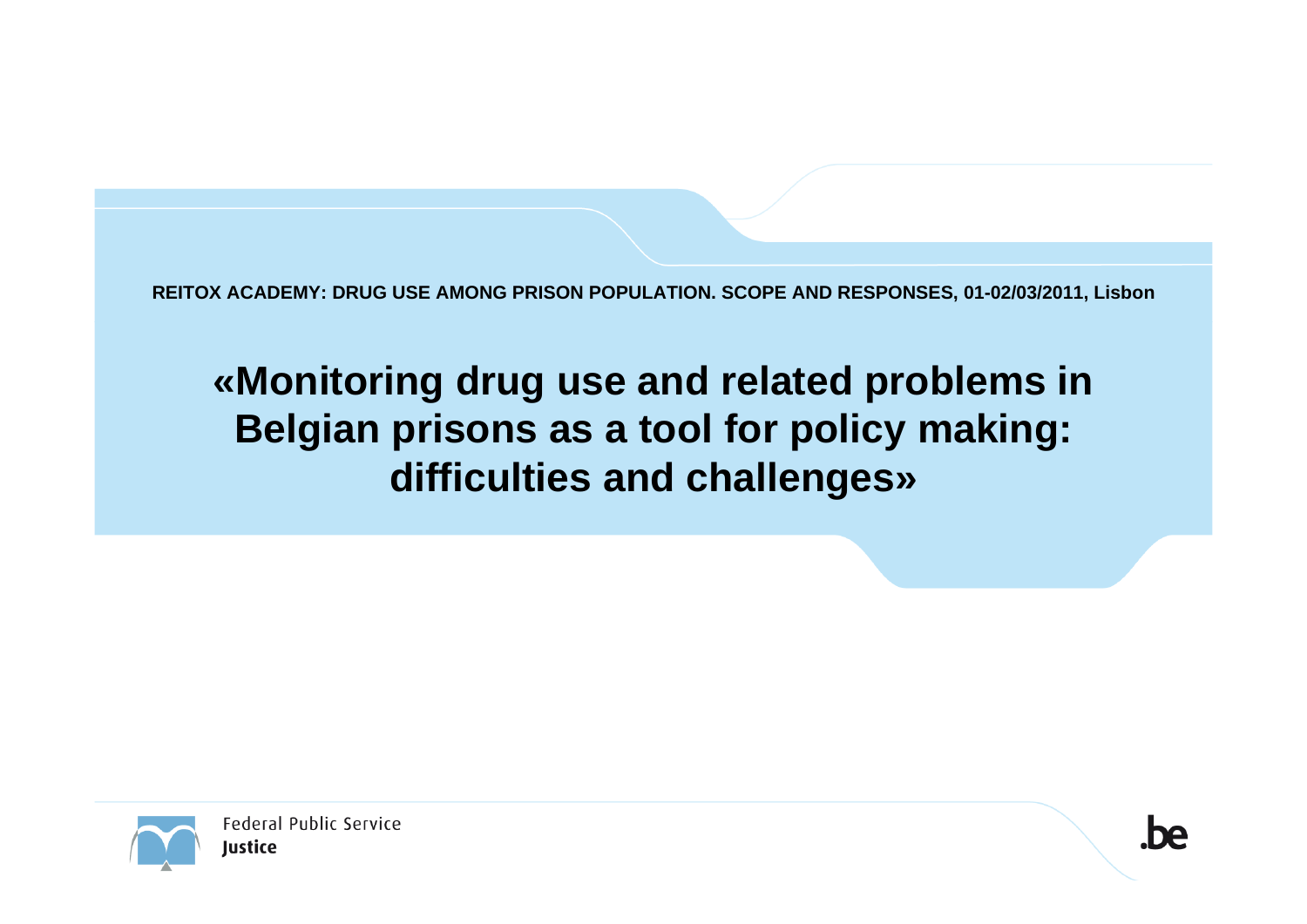# **CONTENT**

- **I. Belgian drug policy in prisons**
- **II. Drug monitoring in Belgian prisons**
- **III. Difficulties and challenges related to the methodology used for drug monitoring**
- **IV. (inter)national relevance of monitoring**
- **V. Some results of the Belgian monitoring**

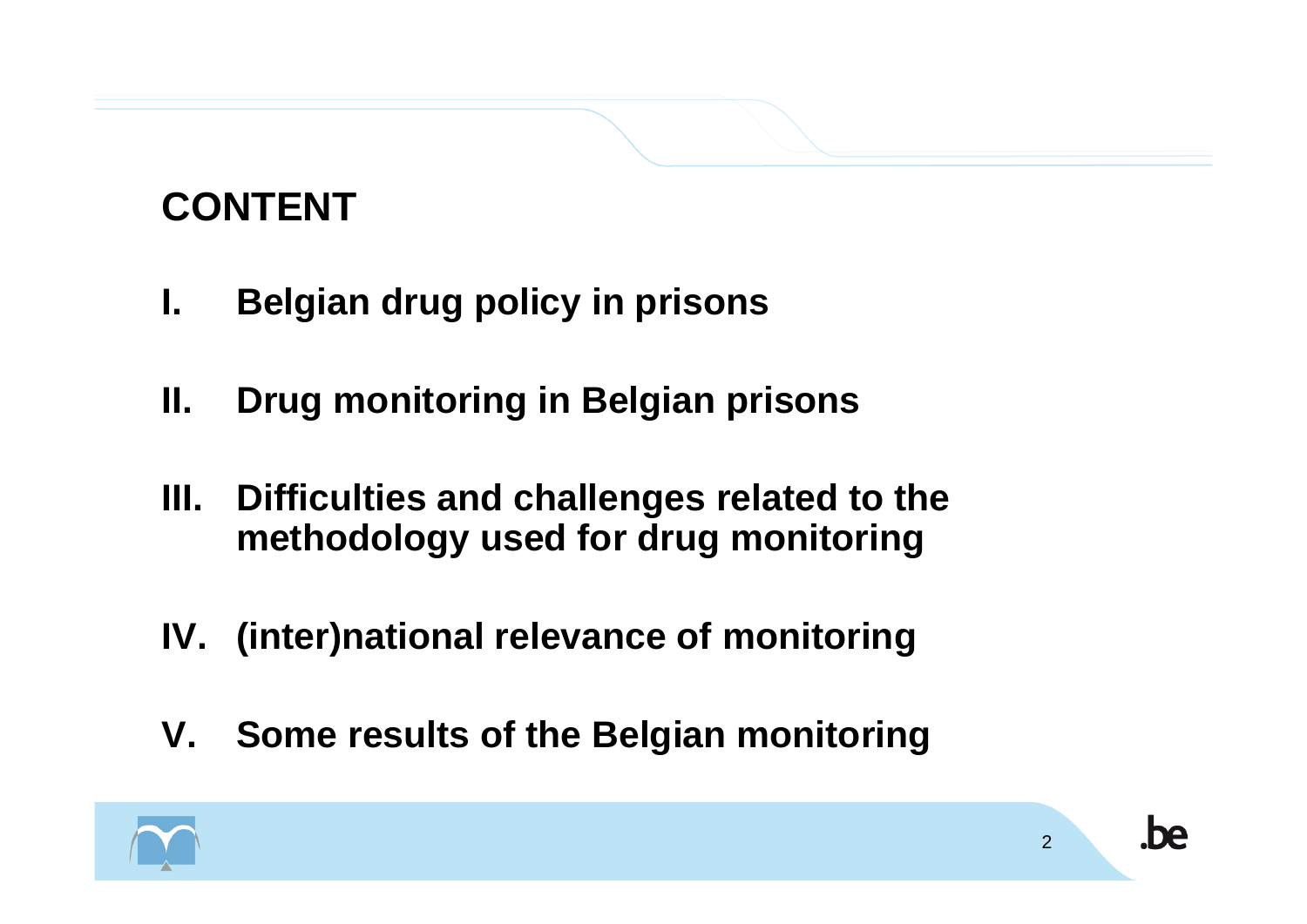## **I. Belgian drug policy in prisons**

- $\checkmark$  **Competence of Minister of Justice, Fed.Dept. Justice:**
	- 9 **DG Penitentiary Institutions,**  9 **Prison Health Care Service:** Ø9 **2 Coordinators of Drug Policy in Prisons: Flemish & Walloon part**

#### 9 **32 Belgian prisons:**

- $\checkmark$  +/- 10 500 prisoners  $\Leftrightarrow$  capacity
- $\checkmark$  15 in Dutch speaking part of Belgium
- $\checkmark$  15 in French speaking part of Belgium
- $\checkmark$  2 in Brussels Capital Region (bilingual)



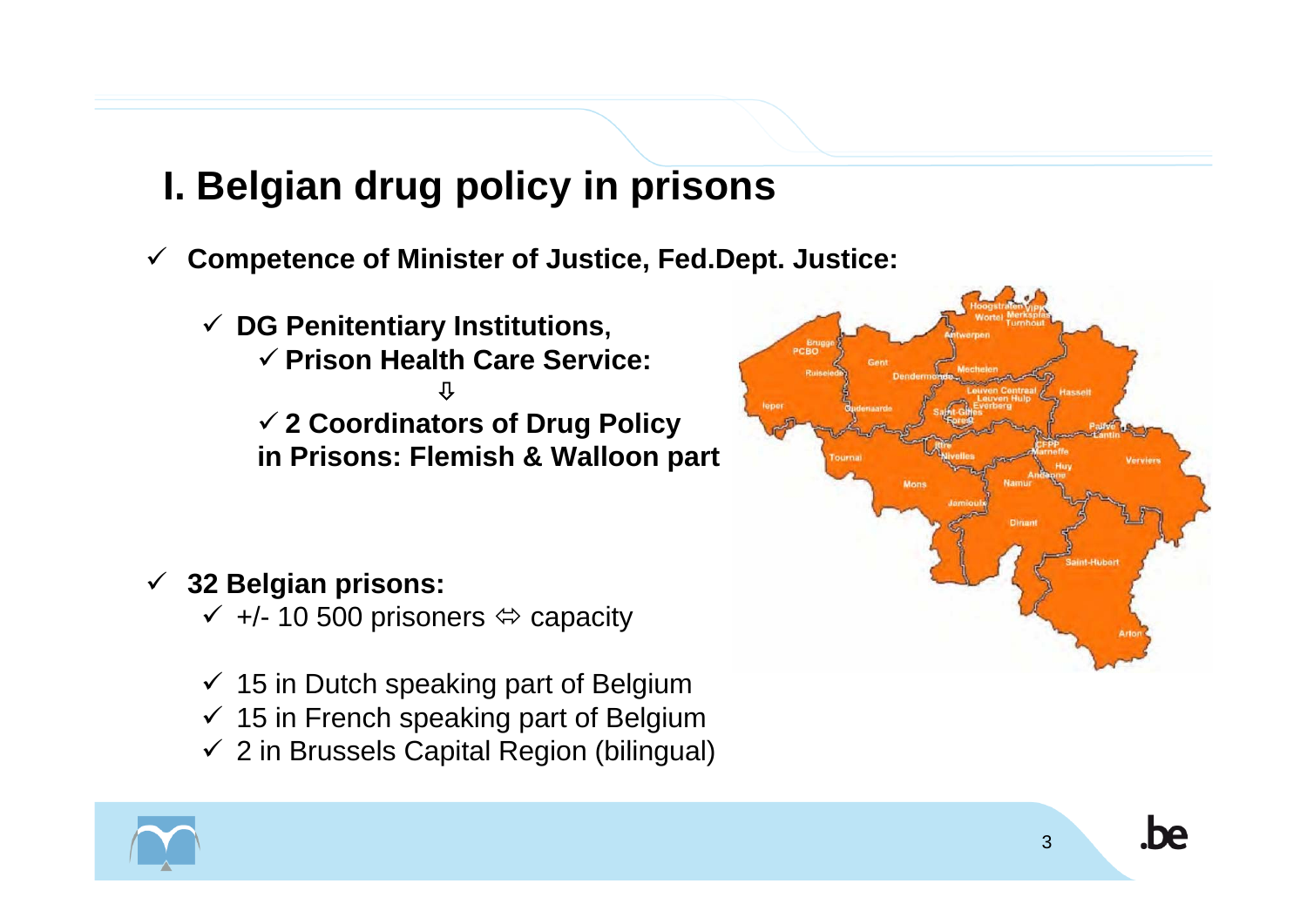- $\checkmark$ **Drug policy intra muros ~ extra muros**
- $\checkmark$  **Drug policy in Belgium:**
	- 9 *«Balanced and integrated drug policy»:*
		- Ö *Prevention-Harm Reduction-Treatment-Enforcement*
	- 9 *National level: cf. Federal Drug Note, 2001*
	- 9 *European level: cf. EU drug strategy & drug action plans*
	- 9 *International level: cf. UNODC drug strategy*
- $\checkmark$  **Drug policy in prisons:**
	- 9 *«Balanced and integrated drug policy»:*
		- Ö *Prevention-Harm Reduction-Treatment-Enforcement*
	- 9 *Cf. Ministerial Circular concerning drugs in prisons, 2006*
	- 9 *Since 2009 specific budget for drug policy implementation in prisons!*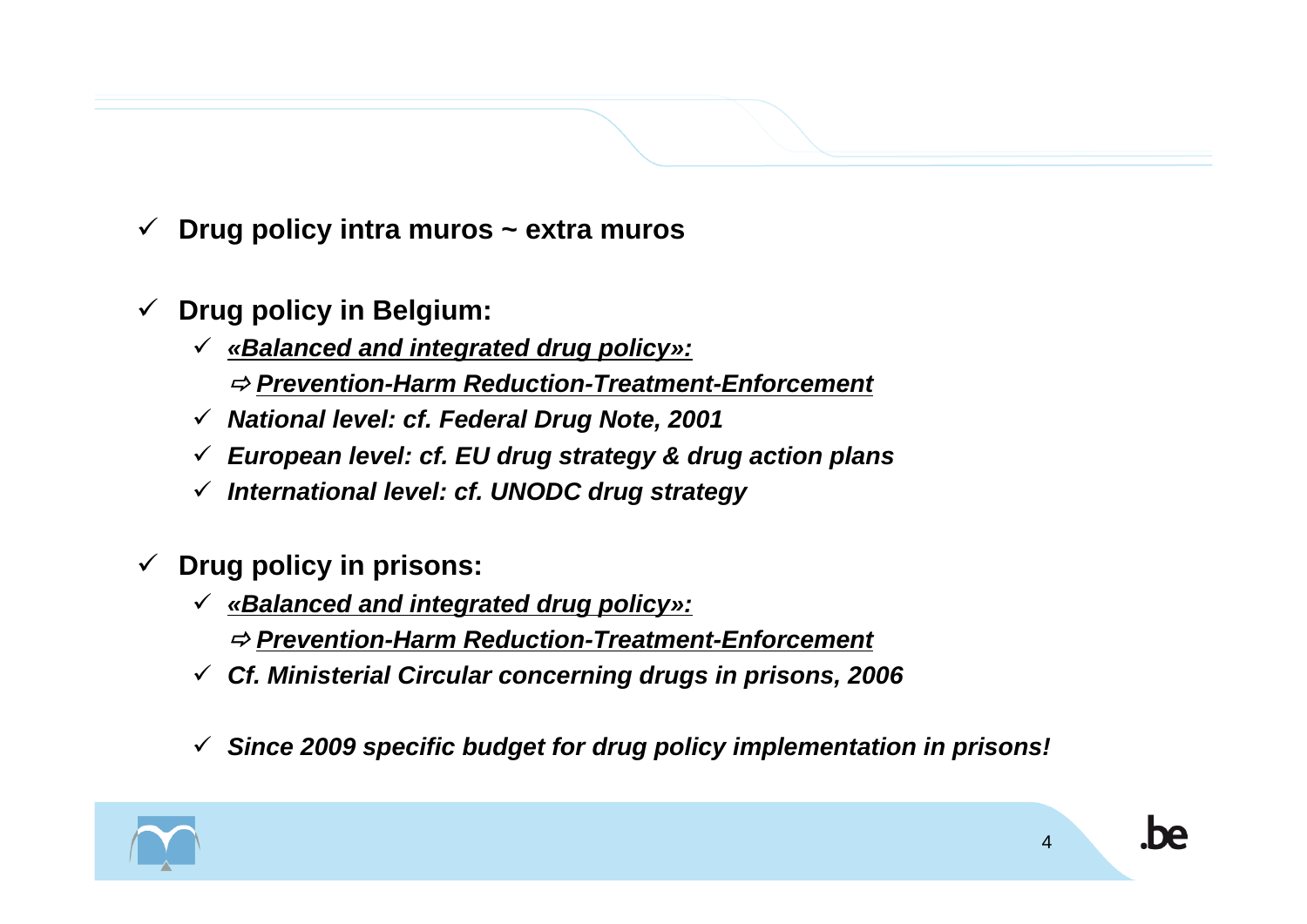- $\checkmark$ **General objective: install practices 'that work' (evidence-based policy)**
- $\checkmark$  **Some examples of initiatives:**
	- 9 **HCV information campaign**
	- $\checkmark$ **Information booklet on drug-related health problems made by and for prisoners**
	- 9 **OST**
	- $\checkmark$ **HIV treatment, HBV, HCV treatment (interferon)**
	- $\checkmark$ **Structured drug free treatment (in Flemish prison of Ruiselede)**
	- $\checkmark$ **« Central Intake Unit » since 2011 (in every prison in Dutch speaking part of Belgium)**
	- $\checkmark$ **Drug-free section since 2009 (in Flemish prison of Bruges)**
	- $\checkmark$ **Short Duration Group Therapy for drug users (pilot phase in Bruges)**

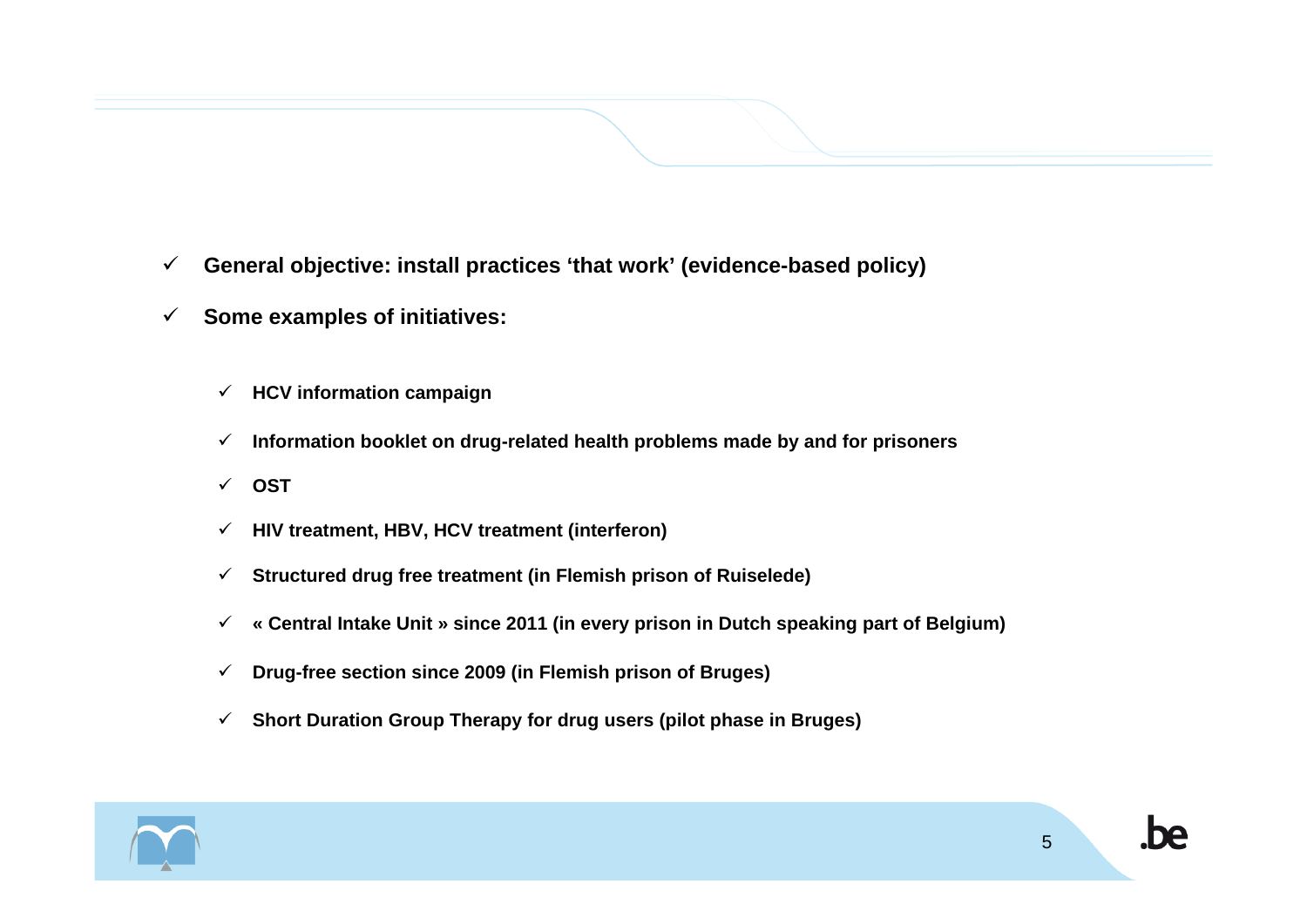# **II. Drug monitoring in Belgian prisons**

## √ Scope

- $\checkmark$  Monitoring drug use and related health problems
	- $\checkmark$  Nature & extent: 'life-time drug use', drug use in prison, products  $\checkmark$  Drug-related health problems: HIV, HCV, HBV
	- $\checkmark$  Risk behaviour: tattoo, piercing
- $\checkmark$  Limited monitoring of health responses
	- $\checkmark$  Substitution treatment: before and during prison

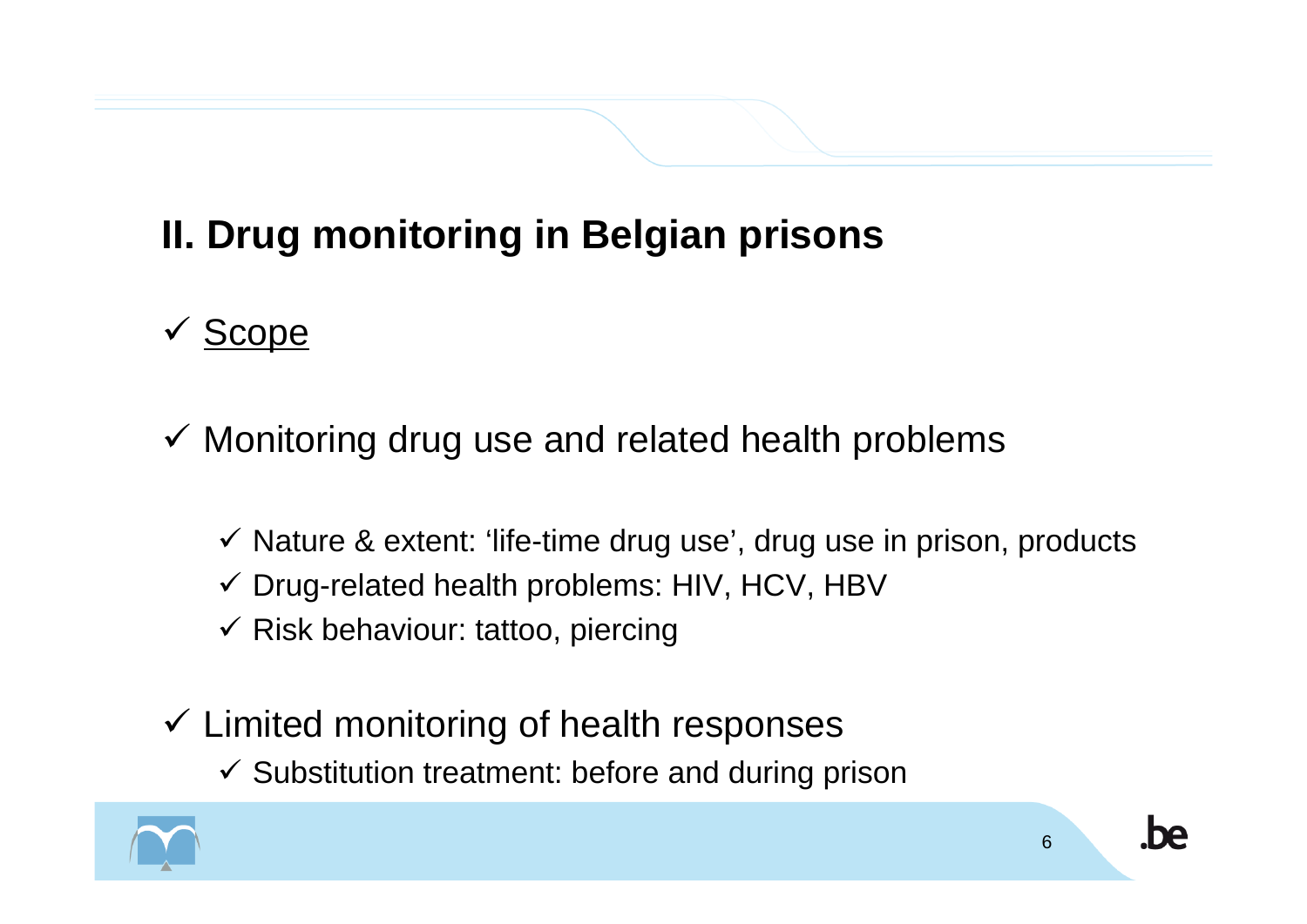# **II. Drug monitoring in Belgian prisons - History**

#### √ History

 $\checkmark$  1999: development self-report questionnaire

- $\checkmark$  1999 & 2003: self-report questionnaire in limited amount of prisons
- $\checkmark$  Since 2006: monitoring in all Belgian prisons
- $\checkmark$  2006  $\longrightarrow$  2008  $\longrightarrow$  2010  $\longrightarrow$  ... Two-yearly national monitoring
- $\checkmark$  Learning proces of overcoming methodological difficulties

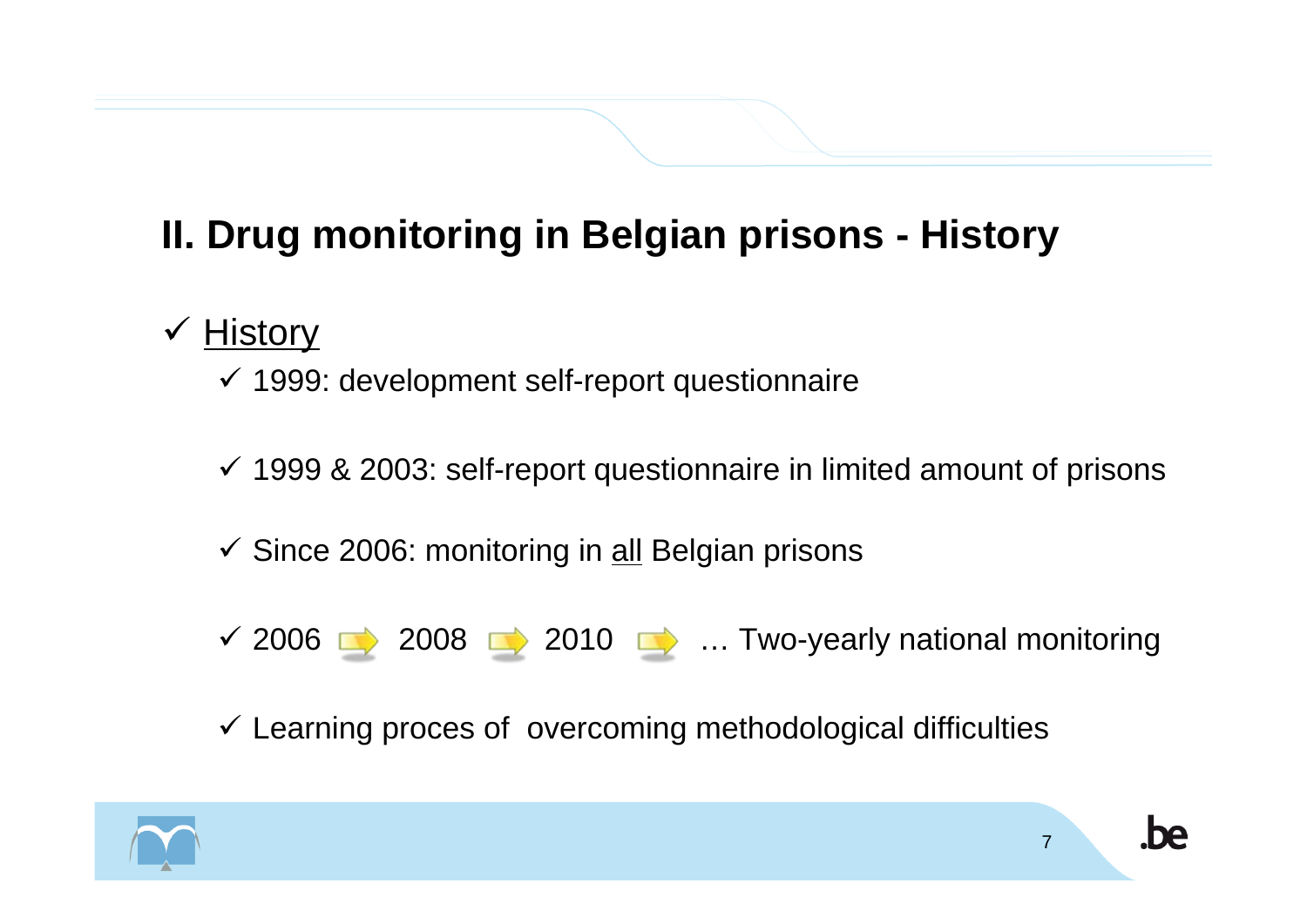## **II. Drug monitoring in Belgian prisons - Methodology**

- $\checkmark$ Data-collection instrument: self-report questionnaire
	- 9 **Socio-demographical and penal data**
		- $\checkmark$  Representative with general prison population? Cf. internal statistics 'day population'
	- 9 **Time spent at daily activities & physical and mental state of being**
		- $\checkmark$  Accessibility to daily activities? Drug use in relation to 'life domains'
	- 9 **Knowledge of and actual risk behaviour in prison**
		- $\checkmark$  Knowledgde of risk factors for HIV, HBV, HCV
		- $\checkmark$  Risk behaviour: tattoo, piercing, sexual activities

#### 9 **Drug use: alchol and illegal drugs**

- $\checkmark$  Prevalence of drug use: life time, last year, last month,
- $\checkmark$  Most popular drug, reason of drug use, IDU
- $\checkmark$  Initiation of drug use
- 9 **Problems experienced related to drug scene in prison**

#### $\checkmark$ **Medical access & OST**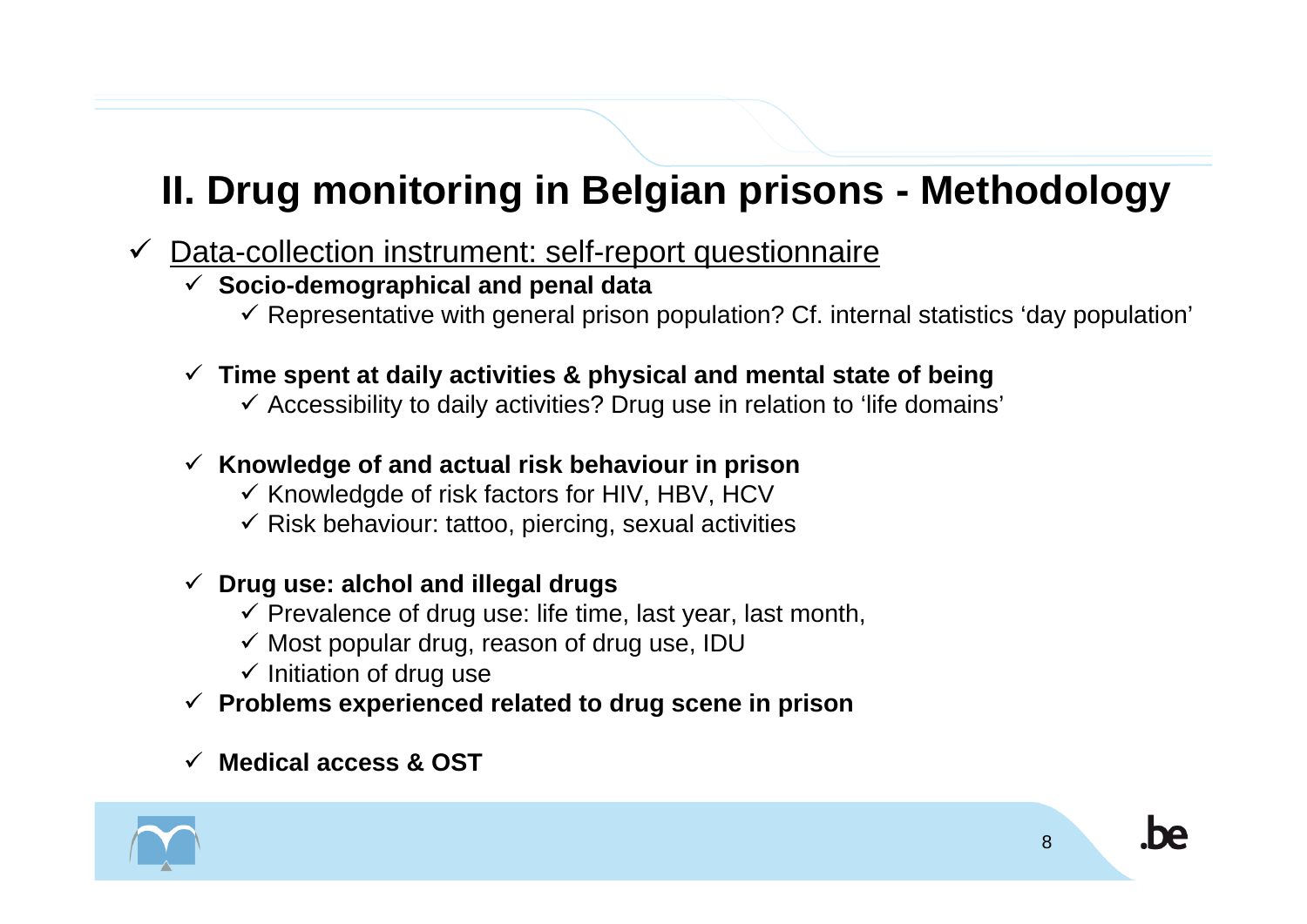#### $\checkmark$ Organisation of data-collection: survey in each Belgian prison:

- $\checkmark$  objective: research sample of 10% of all Belgian prisoners
- $\checkmark$  survey of 10% of prisoners in each prison
	- $\checkmark$  representative sample for gender-type, penal status, age
	- $\checkmark$  on the basis of 'day population'
- $\checkmark$  interviewers: from NGO's working in prison, penitentiary personnel to university students
- $\Rightarrow$  Methodological difficulties: Learning proces of overcoming these difficulties!

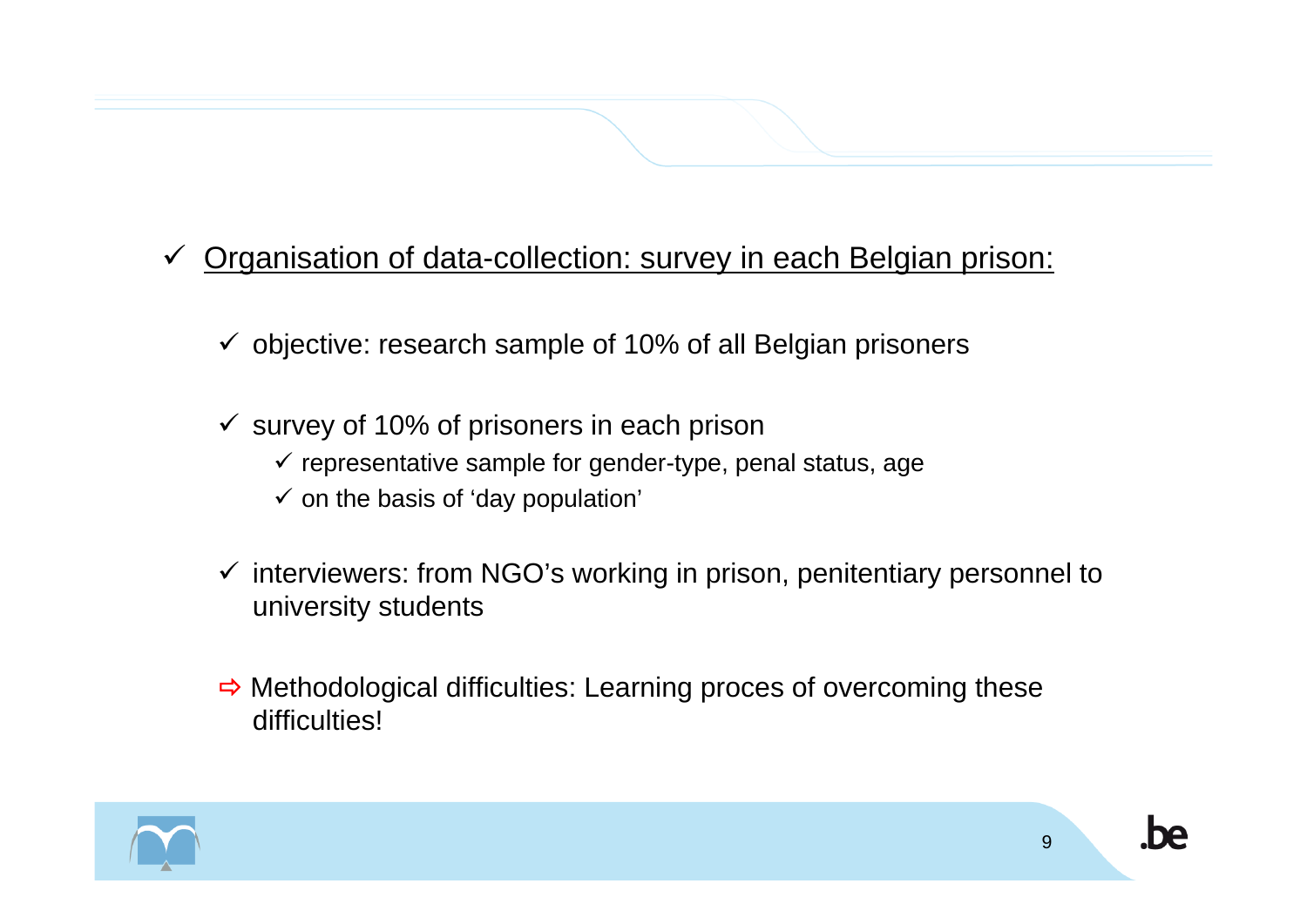## **III. Difficulties and challenges related to the methodology used for drug monitoring**

#### On the level of data-collection

- $\checkmark$  Organisation of the data-collection by a mixed team of interviewers
	- $\checkmark$  NGO's working in prison, university students, penitentiary personnel



- $\checkmark$  Level of independence?
- $\checkmark$  No standardised procedure of data-collection put into practice
- $\checkmark$  No training and folluw-up
- $\checkmark$  Pre-selection of respondents by prison staff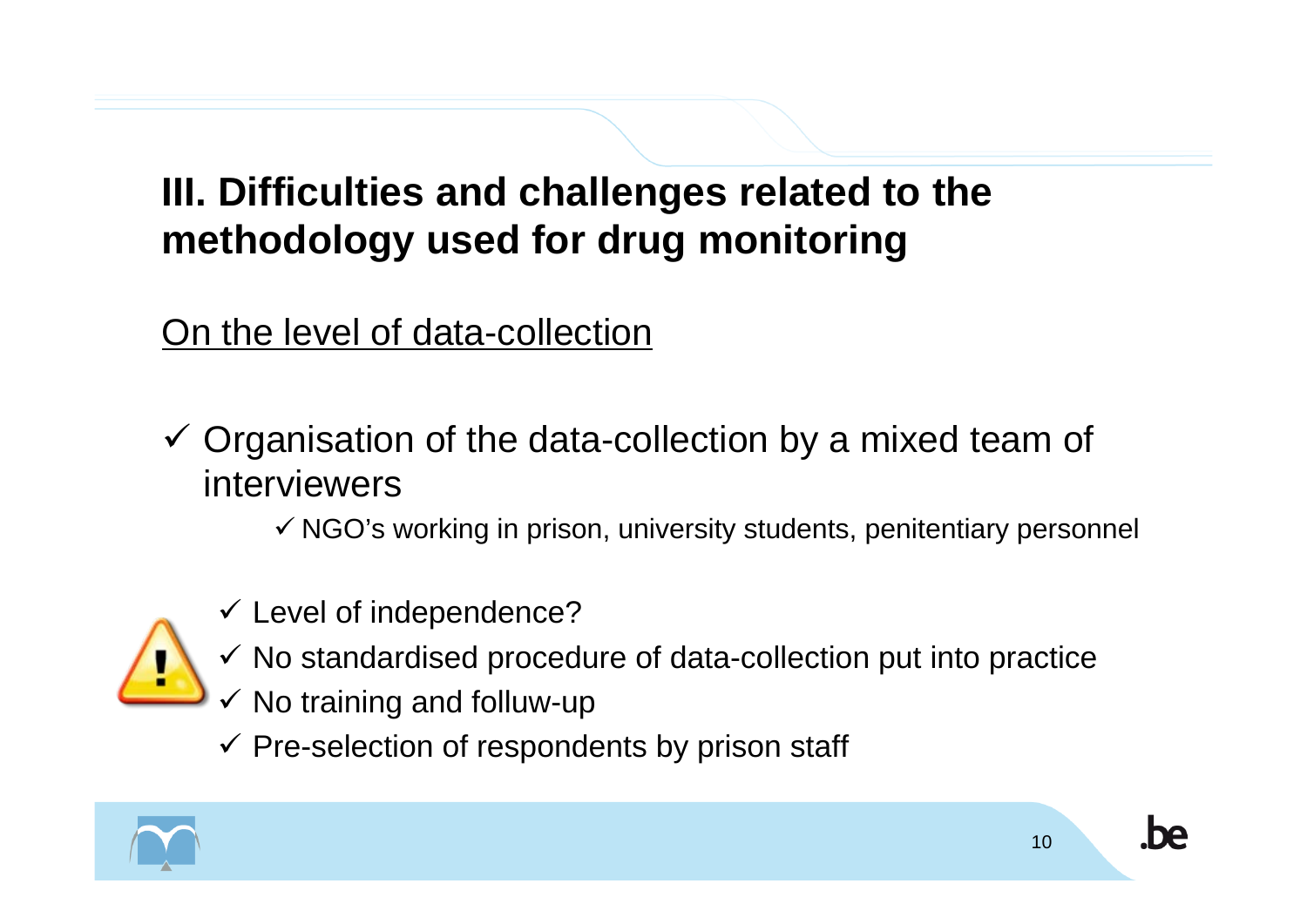## On the level of data input, processing and analysis

#### $\checkmark$  Too many partners involved

- $\checkmark$  Problems with input
- $\checkmark$  Lack of data encoding book
- $\checkmark$  Lack of data cleaning
- $\checkmark$  « Shared ownership » of database

 $\Rightarrow$  Influence on quality of analyses/results

 $\checkmark$  Challenge for 2010: overcome methodological problems

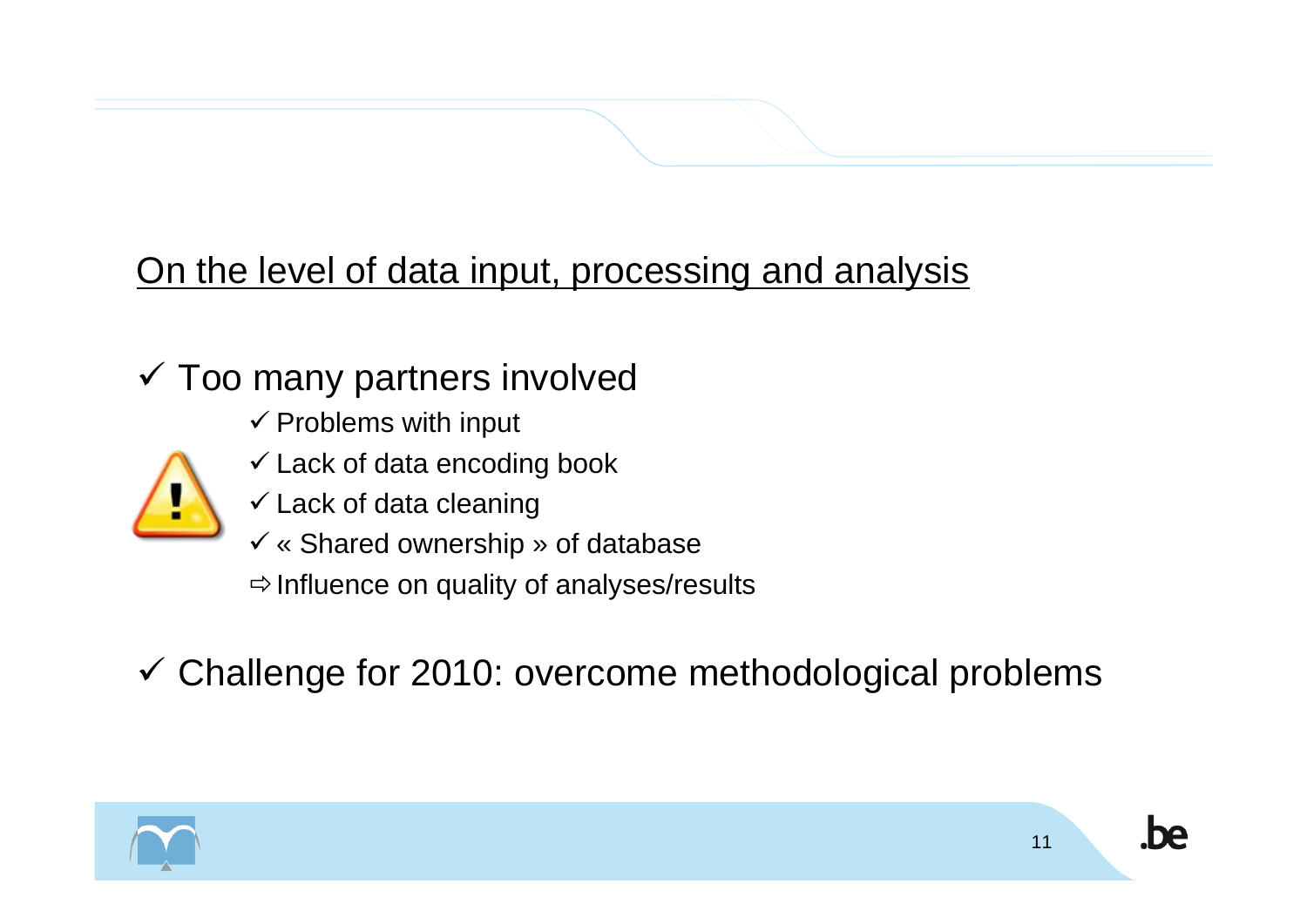## **III. Difficulties and challenges related to the methodology used for drug monitoring**

In 2010 (latest monitoring):

- $\checkmark$ 1 team of interviewers for data-collection & input: university students
- $\checkmark$  1 standardised procedure of data-collection: no pre-selection of respondents by prison staff anymore



Training and follow-up of interviewers

- $\checkmark$ Data processing & analysis: in collaboration with university
- $\checkmark$  One uniform database for coming years (comparison between different years)
- $\checkmark$ Final research report = co-authorship Prison Health Care & University
- $\checkmark$ Collaboration with NGO's: « advice board »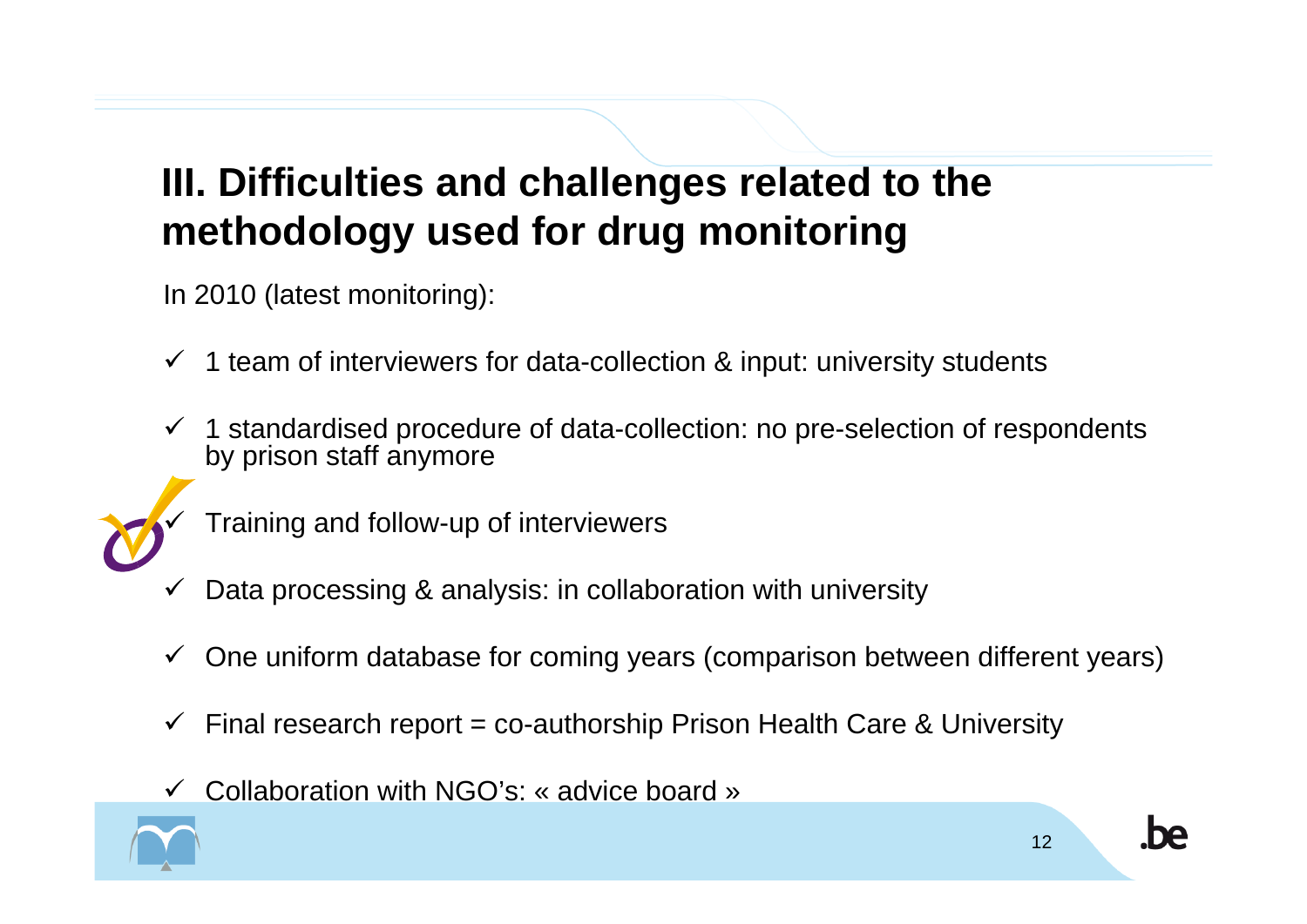# **IV. (inter)national relevance of monitoring**

## $\checkmark$  On National level:

- $\checkmark$  Tool for policy making
- $\checkmark$  Evidence-based policy
- $\checkmark$  Visibility of our work,  $\hat{u}$  attention for drug problem
- $\checkmark$   $\hat\Upsilon$  Credibility among prison staff

# $\checkmark$  On EU level:

- $\checkmark$  EU-wide monitoring to put national data in broader context
- $\checkmark$  Gives added value to national results
- $\checkmark$  Similarities/differences between M.S?

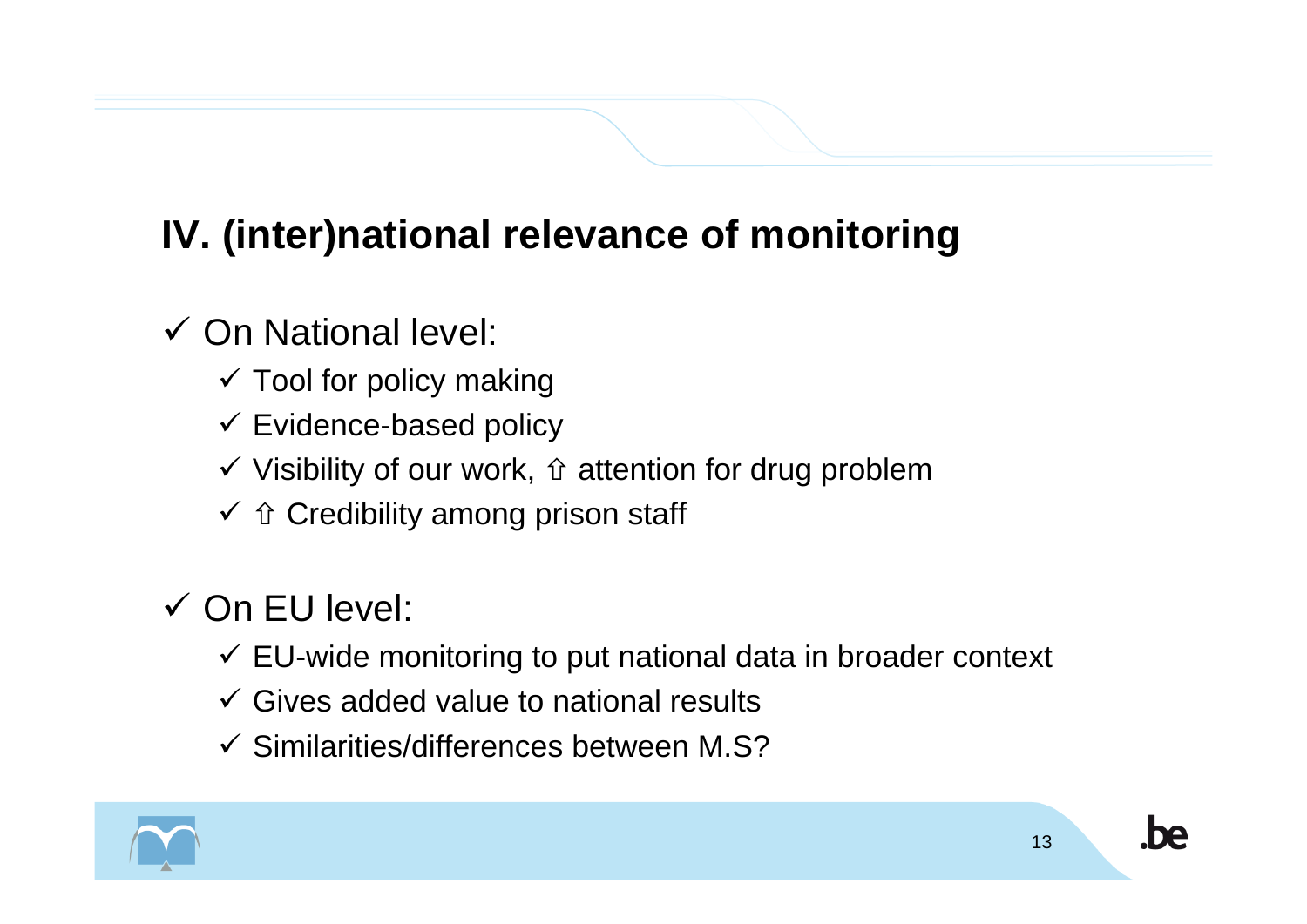### **V. Some results of the Belgian monitoring**

**Life-time use and use in prison 2003-2010**



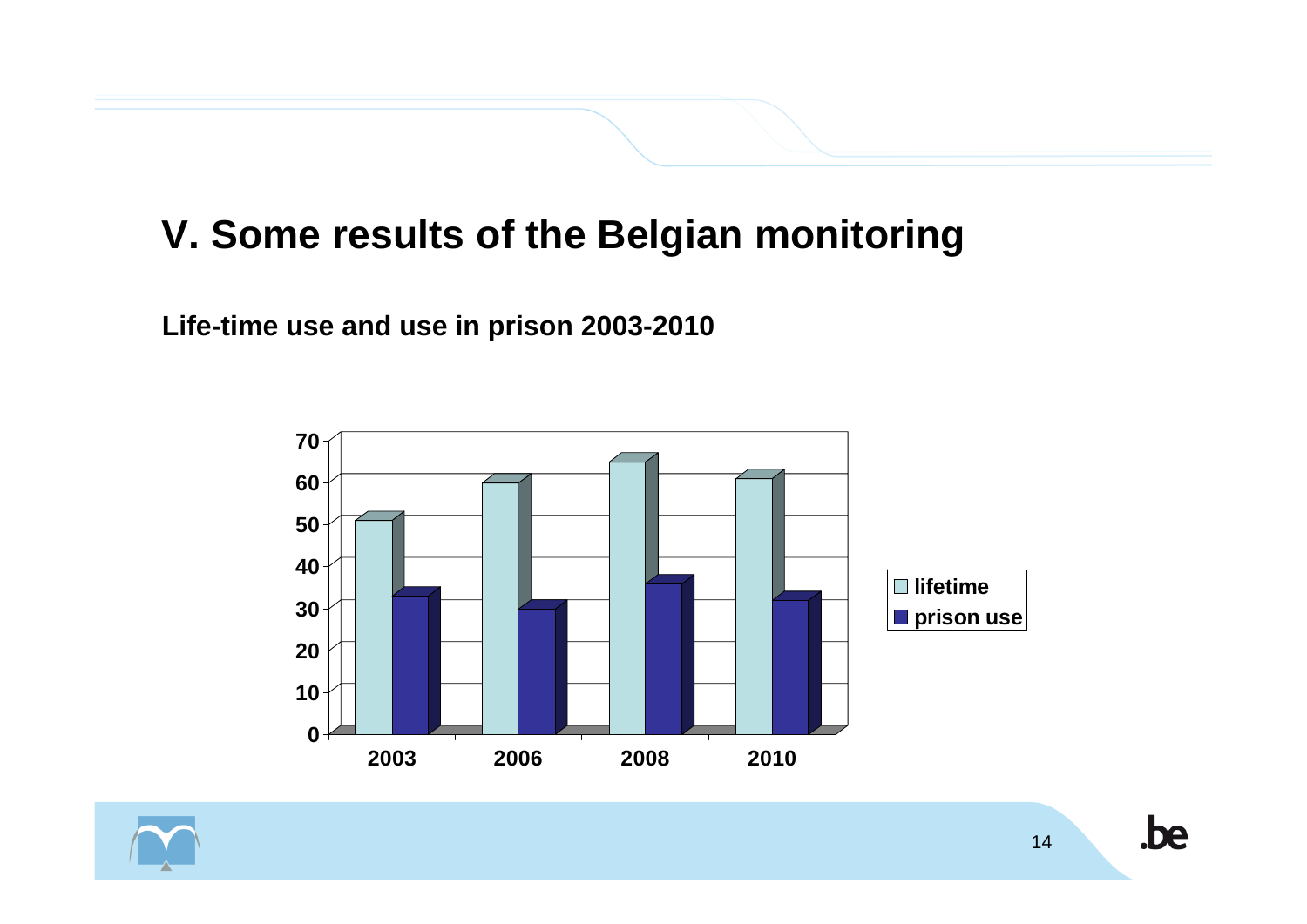#### **Life-time drug use in prison population – most popular drug 2008**



**Graph: nature of product of life time users of illegal drugs en non-prescribed medication, 2008 (N=1078)**

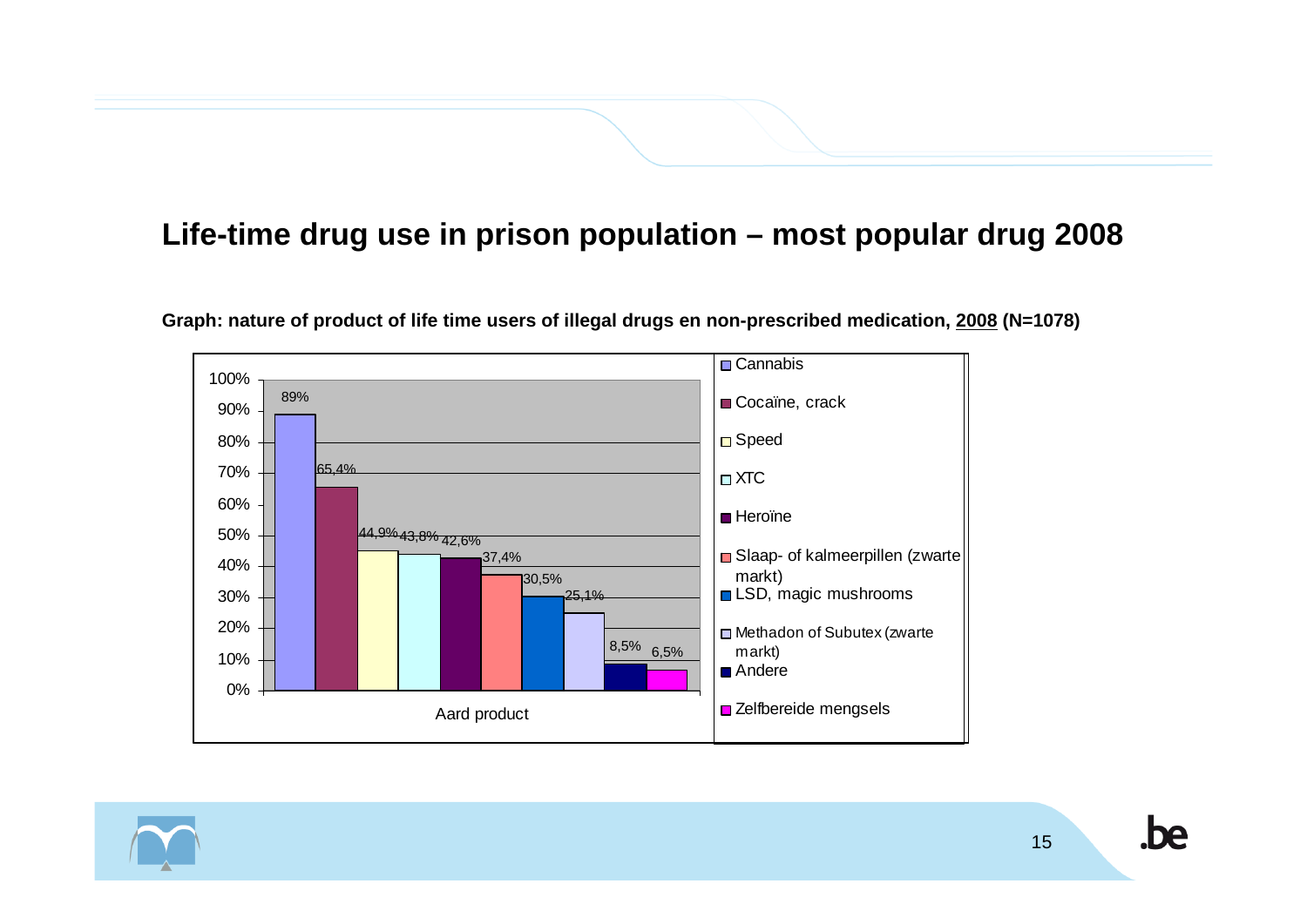#### **Drug use in prison and type of product 2008**

 $\checkmark$  type of product life-time  $\Leftrightarrow$  type of product in prison 2008



**Graph: Nature of the product drug use during detention 2008**

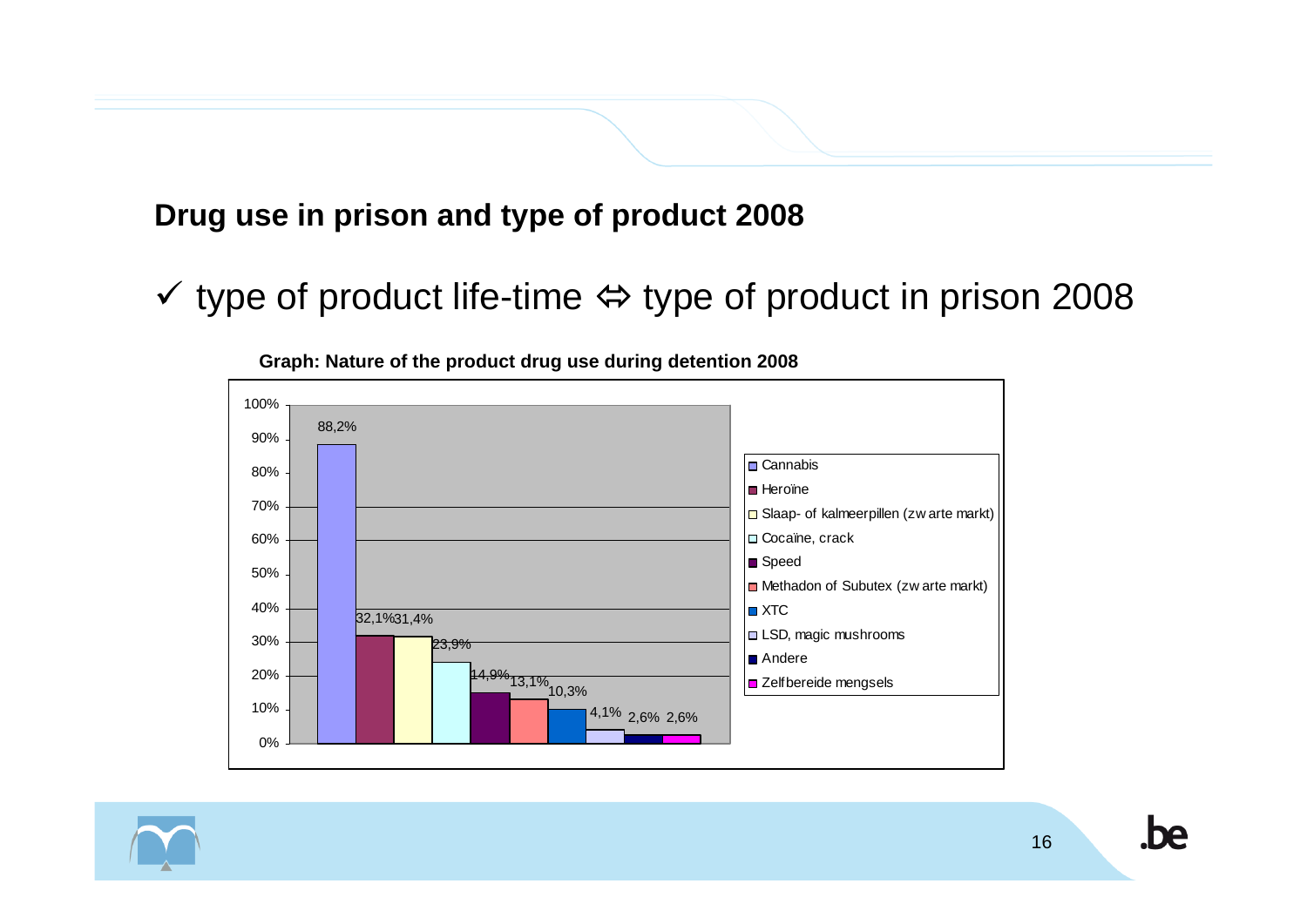#### **Drug use in prison 2010 & frequency of use**



gebruik drugs beschikbaar op zwarte markt gevangenis tijdens huidig verblijf

gebruik drugs beschikbaar op zwarte markt gevangenis tijdens huidig<br>verblijf

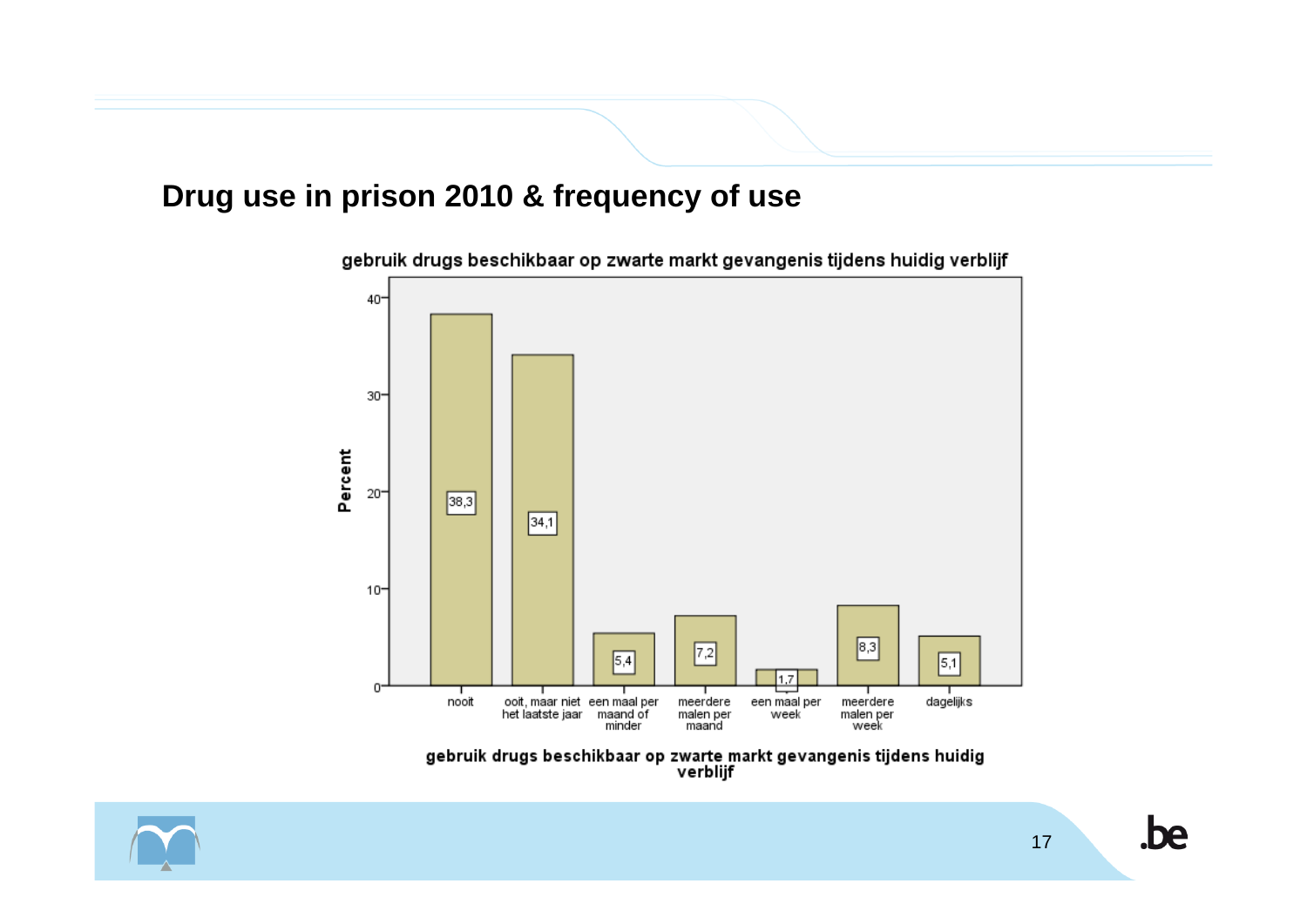**Initiation in the use of new substances (% of total sample, self report)**



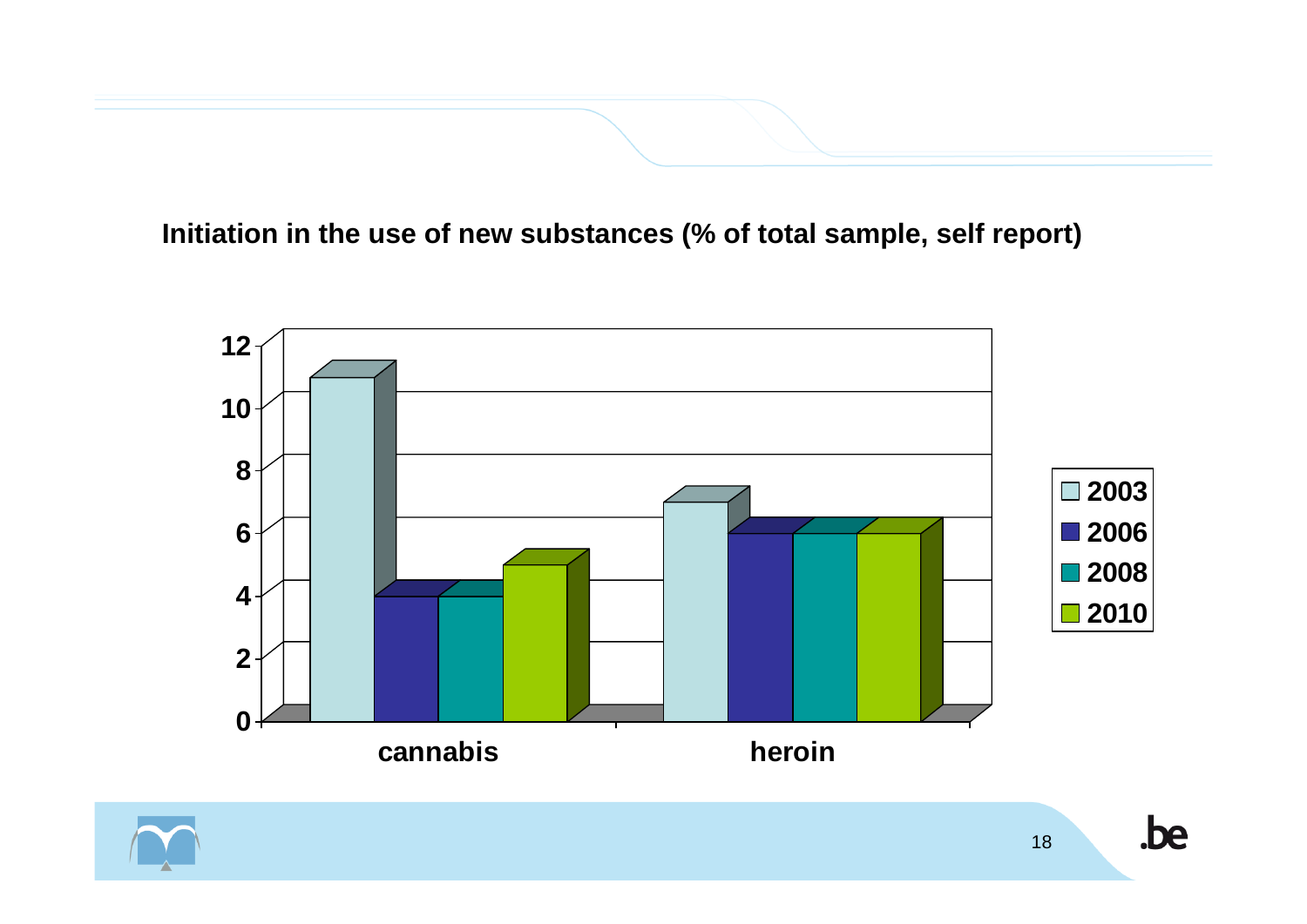#### $\checkmark$  Drug use in Belgian prison (2003-2010):  $\checkmark$  51% - 66% of the prison population

 $\checkmark$  International comparison drug use in prison:

- 9 16%-54% (EMCDDA, 2002)
- $\checkmark$  10%-60,4% (WHO, 2007)
- $\checkmark$  Number of prison sentence and drug use in prison:
	- $\checkmark\;$   $\hat{\text{}}$  number of sentences =  $\hat{\text{}}$  risk drug use in prison
- $\checkmark$  Reason sentence and drug use in prison
	- $\checkmark$  Almost 1/3 of the prisoners in prison due to drug related offences
	- $\checkmark$  But: nature of offence is not predictable factor for prison drug use

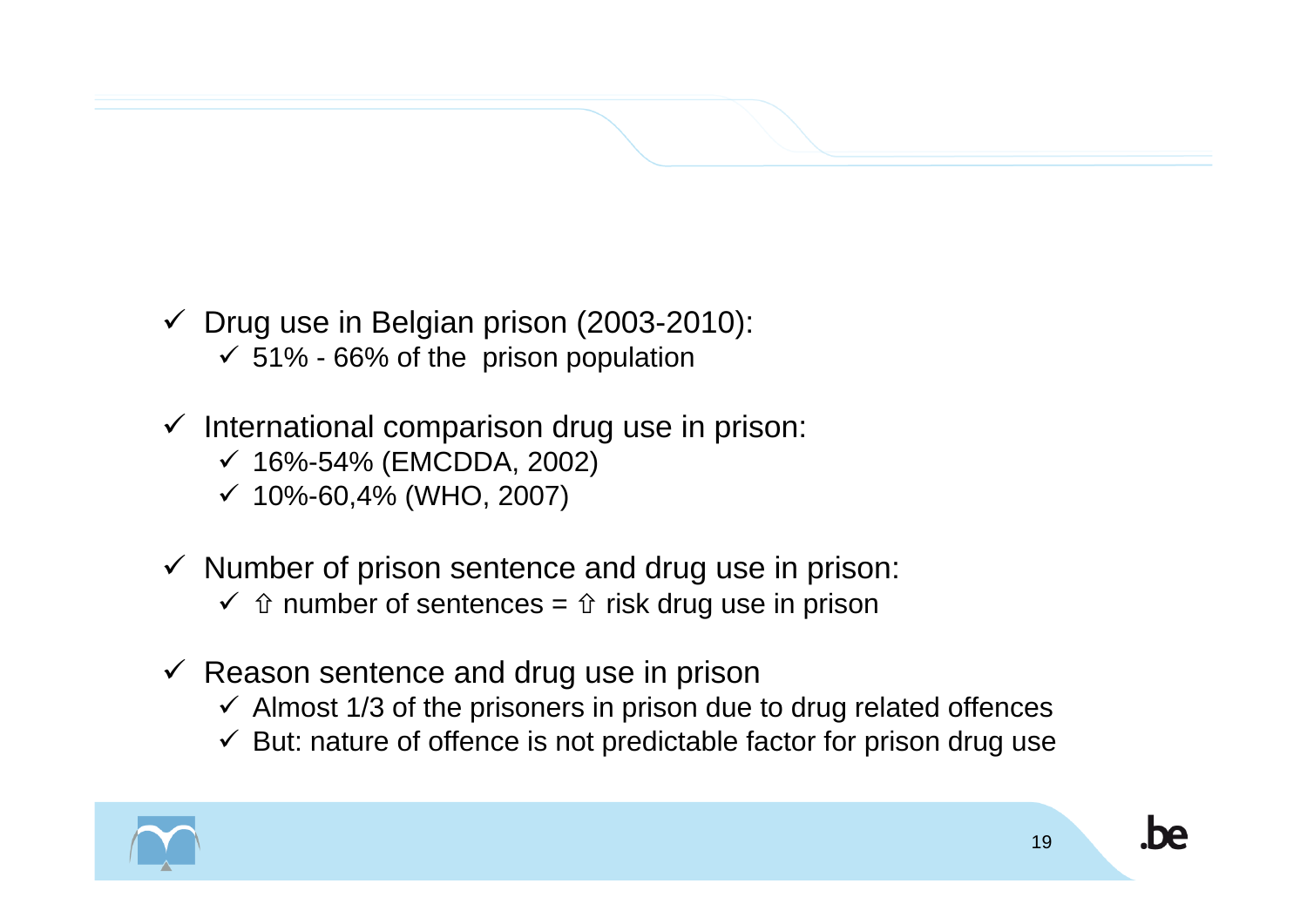#### **Problems due to drug scene in prison**

- 9 **30 %: experience problems related to drug culture**
	- $\checkmark$  drug nuisance, for ex.. 'smell', 'community problems', 'disturbant behavior', 'fights', 'fear for relapse'
- 9 **10%: victim of drug-related violence in prison**
- 9 **10%: under pressure to use drugs**

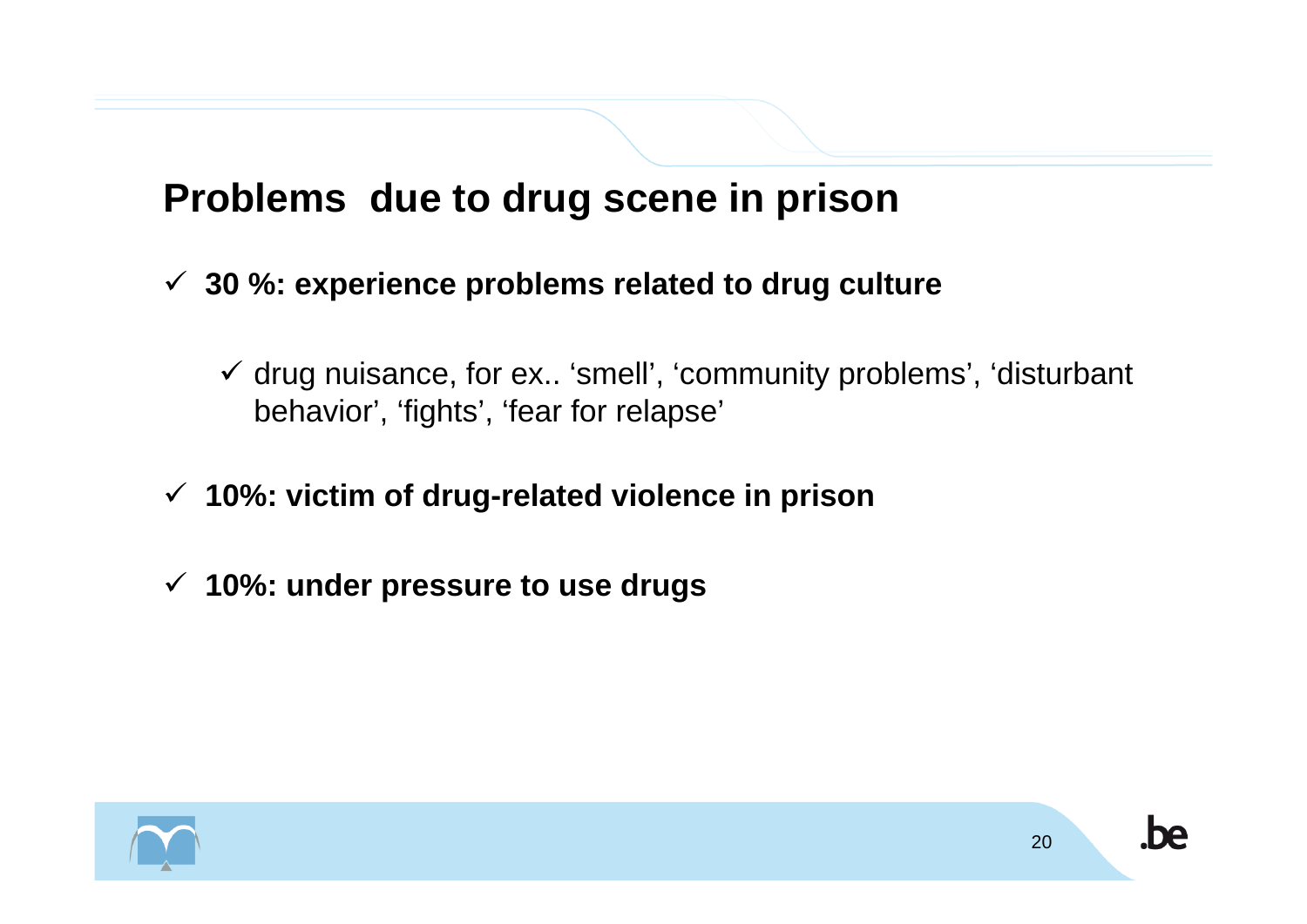## **Drug-related health risks**

√ IDU:

- $\checkmark$  20% of all life-time users also experience with IDU OR 15% of prison population
- $\checkmark$  1 in 4 of IDU's in prison OR 3% of prison population IDU
- $\checkmark$  Seksual activities
	- $\checkmark$  1 in 2 never use of condom in 2008 (=  $\ddot{v}$ : 70% in 2006)
- 9 Prevalence HIV, HBV, HCV, TBC in prison **>** general community

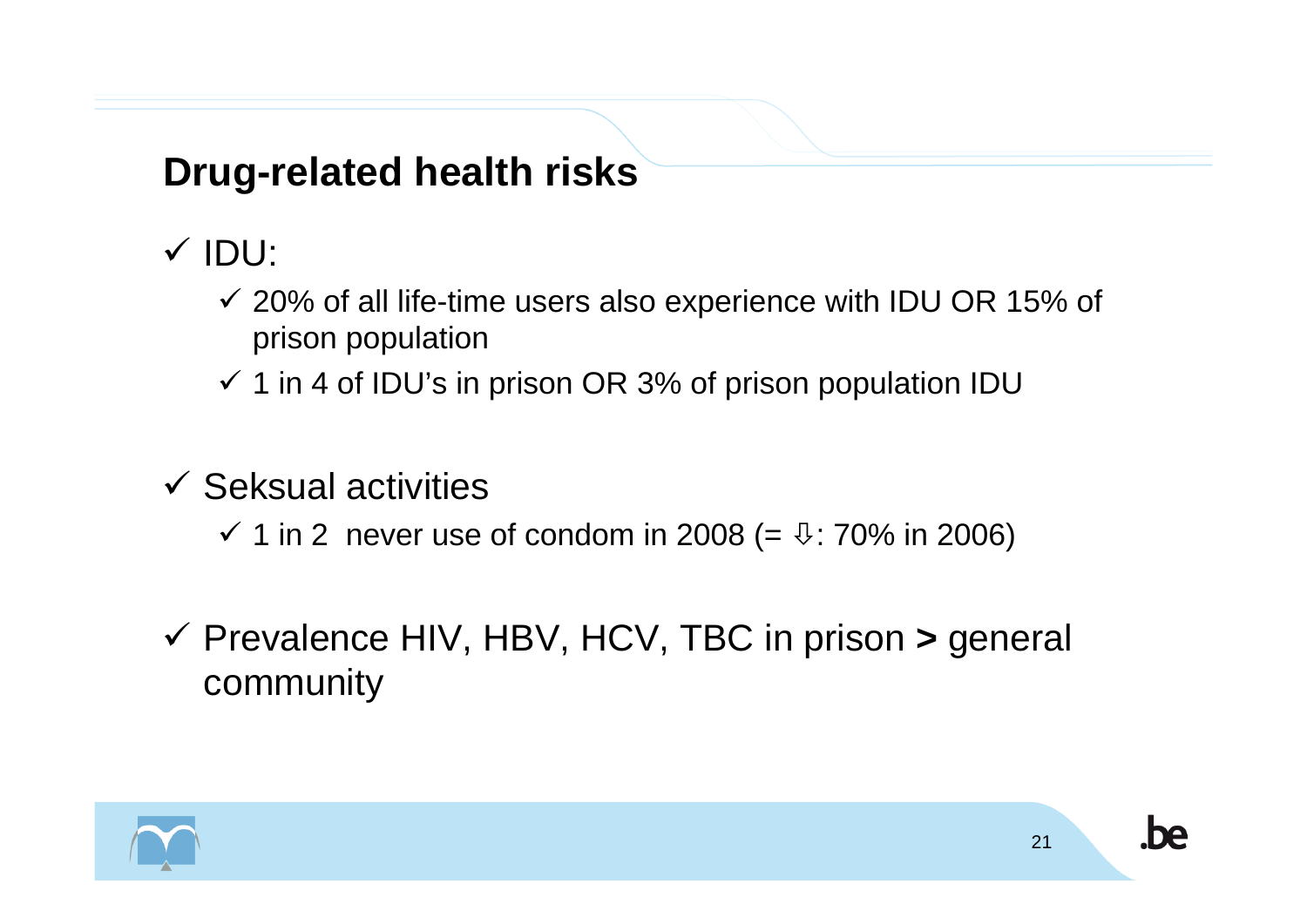#### **References**

- $\checkmark$  Van Malderen, S., Pauwels, L., Walthoff-Born, C., Glibert, P., Todts, S. (2011). *Drug use in Belgian prisons: monitoring of drug related health risks 2010*, Brussels: Federal Departement of Justice (in press).
- 9 Todts, S., Glibert, P., Van Malderen, S., Van Huyck, C., Saliez, V., Hogge, M. (2009). *Drug use in Belgian prisons: monitoring of drug related health risks 2008*, Brussels: Federal Departement of Justice .
- 9 Todts, S., Hariga, F., Pozza, M., Leclercq, D., Glibert, P.,Malessi, M.I., (2007). *Drug use in Belgian prisons: monitoring of drug related health risks 2006*, Brussels: Modus Vivendi.
- 9 EMCDDA (2002) *Drug use in prison. Selected issues 2002.* Lisbon: EMCDDA.
- 9 EMCDDA (2008) *Annual report: the state of the drugs problem in Europe.* Lisbon: EMCDDA.